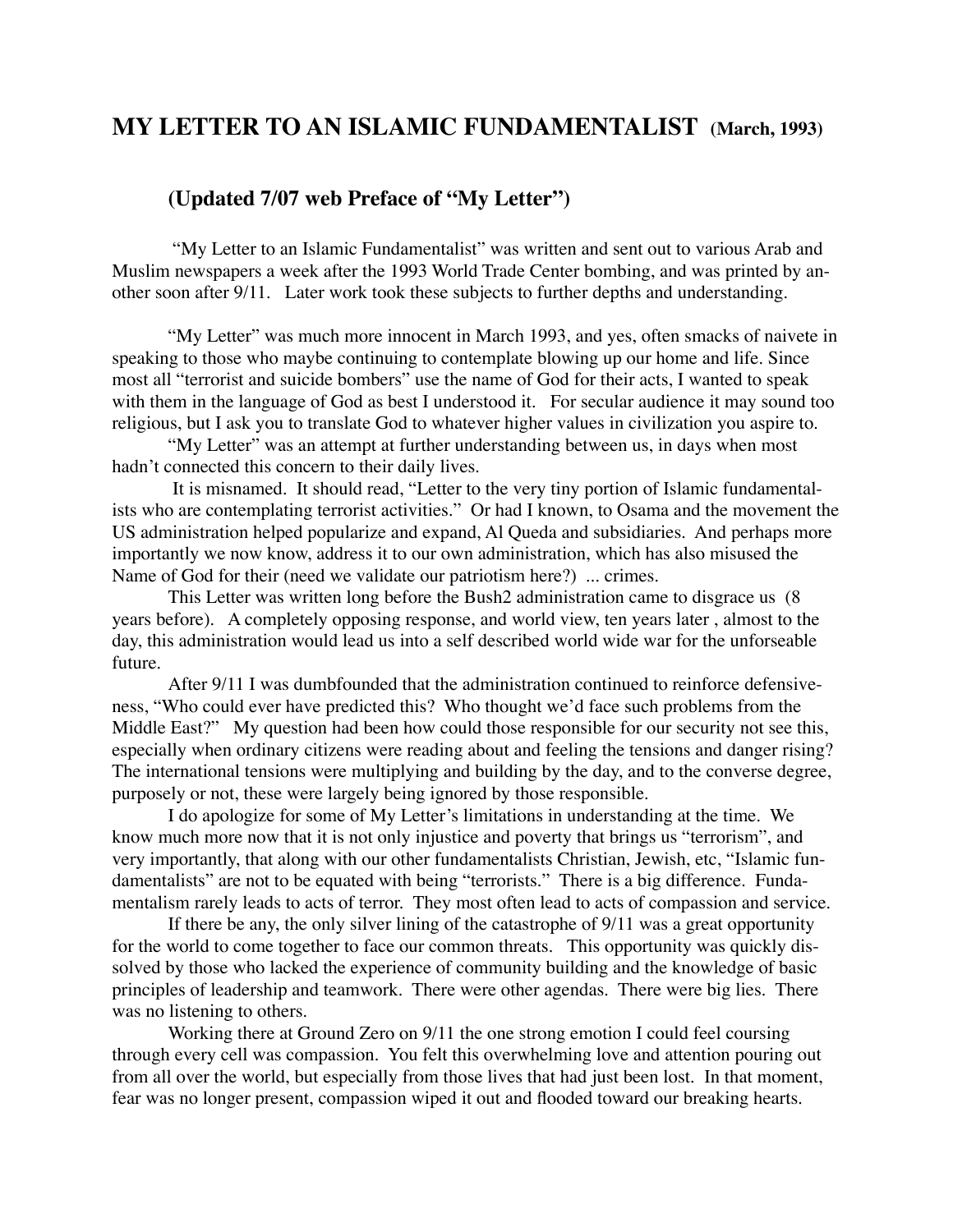While listening for any signs of life in the dust and beams that first eve and night, one could easily feel the presence of and hear the brave freshly transformed souls calling. Perhaps the strongest sense of compassion I've felt in a lifetime. The call I felt from those souls was to honor their lives by making the world a safer better place. It was a call for understanding the "why", for waking up and gathering together, a call of love for the life they valued, and for healing and comfort through this great sadness. Lost and buried in political maneuvers, I still believe this is their call, and it shall be heard.

Sure we needed security concerns addressed immediately, but did we listen and hear the rest of what was needed? Our leaders took the all too common, narrow, easily understandable and expedient lower human aspect of reaction, that of revenge. They brought the fear right back to the front shelf. The chinese have an accent saying, "If you want revenge, dig two graves."

I felt strongly that revenge and fear weren't what the 3000 souls wanted. I maybe wrong, but I felt they wanted their young good promising lives to spark another great turning point in civilization, where we would come together for the benefit of the whole. Where humanity would grow in depth and spirit, not diminish. Where this kind of thing wouldn't happen to other innocents. I still feel this call from them, and that that is the best way to honor their lives, more than the grandest memorial in stone.

Why should their lives be responsible for more death and fear? They are not. Some of us are. At this point we have killed some bad people, but not those largely responsible, and we have led the world into a war which has already taken 100 fold the innocent lives lost here, magnifying greatly the tragedy. We have bolstered lies and confusion, and sacrificed so many more good lives, and badly needed resources.

We need truthfulness, and courage. We need to begin to correct this error. We can never get the lives back, but we can honor all by learning the lessons. Their sacrifice will be forever upheld if we face this duty and do our work. Only in this way will the good lives now gone not be for naught.

I put this "Letter" out again in 2003 pre-invasion, and now, because I still believe that we in this fortunate country can always improve, and as a citizen who feels responsible, it is never too late to try to do whatever we can, no matter how small. It's never too late to seek greater understanding of each other, to cross divides.

Indeed I could not write the same letter today.... for some of it I now question myself, about ourselves, about each other. It's a process. But let this small layer of understanding stand, for it was genuine at the time, and perhaps has some value as a reflection of a then more innocent culture.

The opening phrase below was used in respect, for it is the opening phrase of many passages in the Koran.

Unchanged, the letter was in 1993, and remains today, a plea for the work of one to one dialogue. We can do this. We must.)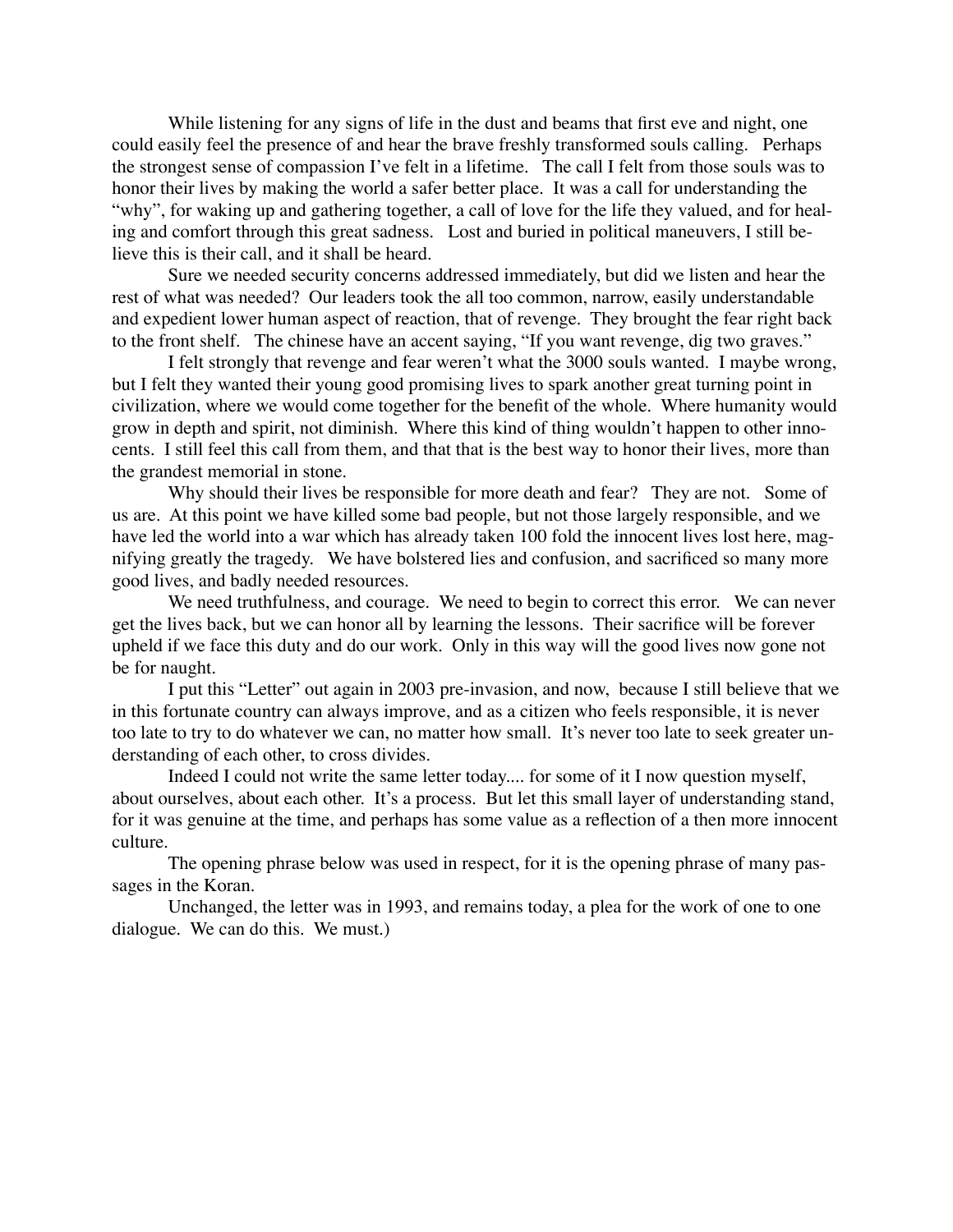## **In the Name of God, the Compassionate, the Merciful.**

We know little of each other. I do know that our Christian and Jewish "fundamentalists" here in America think, as I hear you do, that much in the world is going astray, not living up to the law of God, and that "Satan" is running rampant and must be fought against. Seeing the vast amount of man made suffering, I can agree with much of this.

We in the West are told the majority of you have little in life; That you have not been given access to education, nor proper health care; That you are not politically represented, or listened too. We understand that you have been repressed by many regimes over the years, which has included torture, imprisonment and death; That you share many hardships economically; And that while many of you are in this oppression of poverty, you have found the strength of each other, and the strength in common faith. Your clerics have reminded you, as our priests, ministers and rabbis have, of your worth in the eyes of God, and each other.

We hear that the Mosques have often helped provide essential community health care, food, and shelter, where the state was negligent. Repression, oppression and lack of representation are worth getting radical about. The founders of the United States of America did in the 1700's. There are some aspects of your passion and conviction that we need reminding of in ourselves, and in which we would greatly gain from, in correcting our own social and political ills, and maintaining vigilance with our own hard earned Declaration of Independence, Constitution and Bill of Rights.

I read much of the Koran a few years back. There are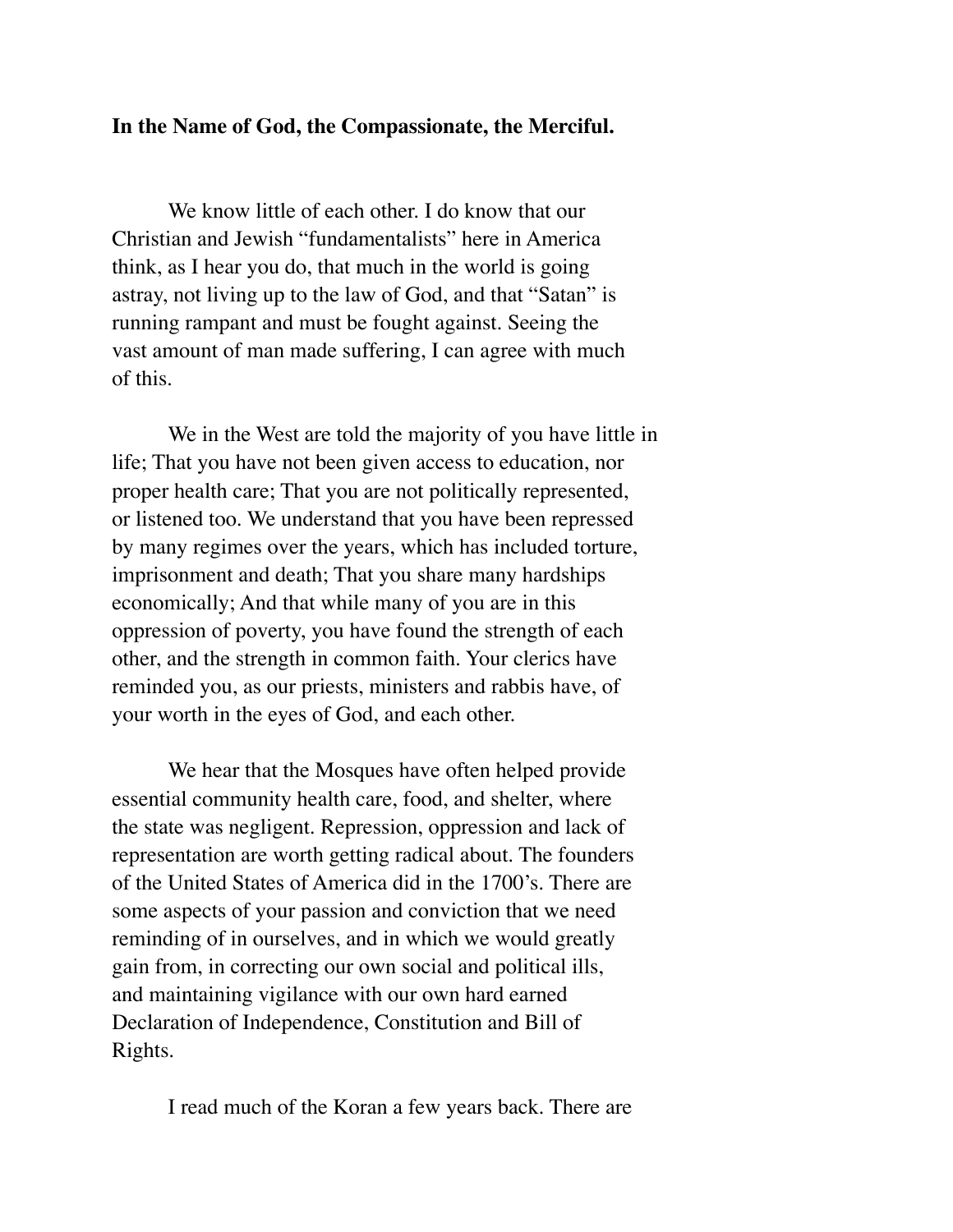many beautiful and inspiring passages, and passages that we all in the world can benefit from. There are several references supporting the fact that Christians, Jews and Muslims worship the same God, and that we share many of the same prophets and their messages. I was however, often made aware of the strong "we/they" language and that because I may not be living by every precept, or that I was not a confirmed Muslim, that I was an "infidel", an unbeliever. As you know, the Koran has very little to say about infidels that is nice. As a matter of fact, the Book tells you often that infidels are what is wrong with the world. It tells you that we are often evil itself, the bearers and cause of sin and injustice. Some passages encourage you to rid the world of infidels, and that in the eyes of God we deserve to die.

Scholars have a field day with all of our sacred books. There is language in them all which support a compassionate, caring and loving life of service, and language which also encourages us to judge, divide, and destroy those who do not believe as we do. Unfortunately, none of our rabbis, ministers, priests, or clerics singly possess God's overview, and all knowing, and as a result some of them have misused their own limited understanding and interpretations of the "Word of God" to the detriment of a world of God, in my limited opinion. Very few will tell you or I, that there is no guaranteed copyright to the pure light of God owned by anyone. On the contrary, many will tell you they have it.

I have no doubt, and many here in America are aware now, that we along with several other countries supported some regimes in the Middle East that have been cruel, arrogant and unjust. And we did support these regimes often for our own resource needs. But what most Americans were not aware of, was the price many of you had to personally pay. I genuinely apologize for our part in this suffering, large or small, but it will take more than that.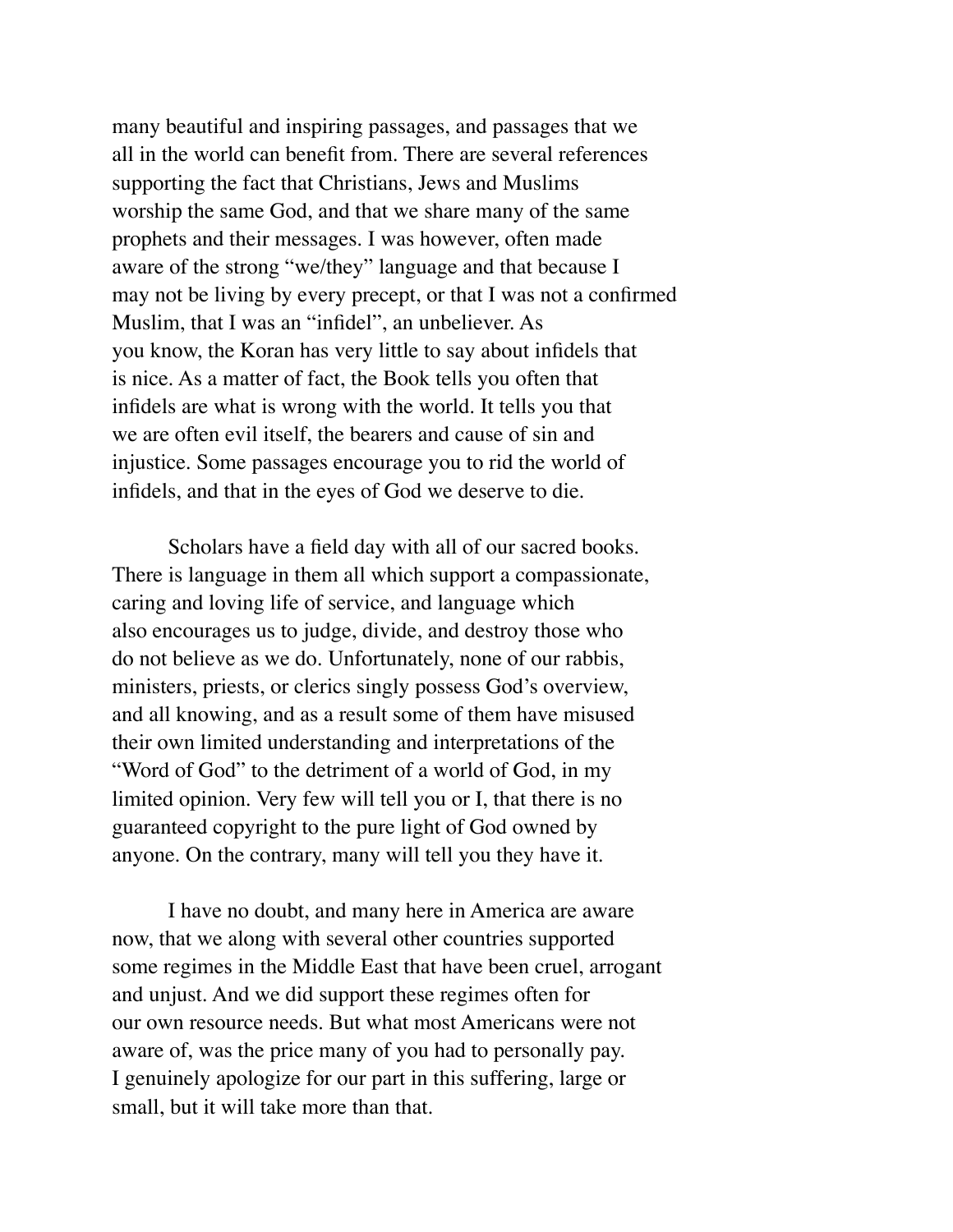Americans for the most part see themselves as a God loving country. We see ourselves as compassionate, as being for the underdog, the poor, the lonely, the unfortunate. These are many of the people who came to build America, and they haven't forgotten from where they struggled. But yes, along with our charitable ways there is arrogance, greed and selfishness among us.

Greed is a human element that is hard to keep in check. We do have laws and do put people in jail if they are caught stealing or making unlawful profit from others. However, greed and selfishness, two tools of Satan as the Koran says, are not solely with us in the West. I have traveled to the Middle East and other country's with large Muslim populations. I have seen Muslims here and abroad just as caught up in the symbols of greed, in limousines, in big houses with servants, and with the most fashionable and expensive jewelry and clothes, or arrogantly treating others inferiorly. I personally don't see having wealth as wrong, unless those individuals are not engaged somehow in making life better for others. This quality of soul is impossible to know from a passing limousine, or by the clothes one wears.

You yourself know how hard it is to be a saint, a perfectly holy Muslim. If you have gotten to know those among you, and even your loved ones in your family, you must have witnessed hypocrisy, and transgressions from "God's law". Having done some soul searching of myself through the years, I am aware of the hypocrisy at times in my own thoughts. And I imagine, we being both humans, that you have similar inner struggles at times between what you are told is correct and what you feel to be correct, or between what you believe is right and what you actually do in every instance.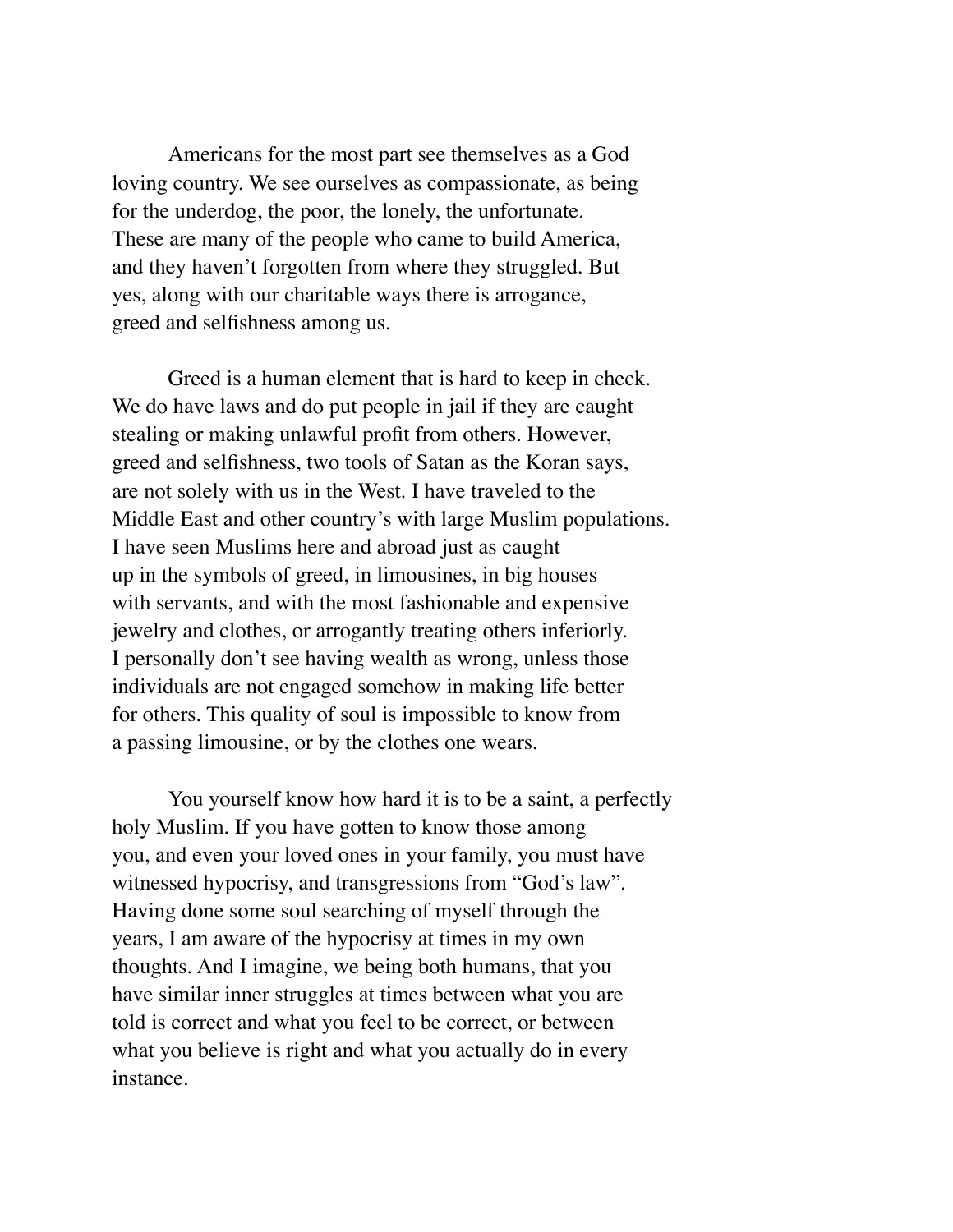I can assure you that most of the people that I know in America are very respectful of others, of themselves, and of God. They believe that material things are not what is most important in life. They would be upset if they found out something they or their country were doing was harmful to others in anyway.

As you feel, many of us feel strong in righteousness. We think of ourselves as trying to help people in the world, and as people who try to relieve suffering when we see it. We will stand for good morals and for what we think is right and just. The problem lies in that neither you nor we have all the facts. We are both fed stereotypes and propaganda which antagonize, create and exacerbate our divisions.

Our press and yours have bias. They both have a strong proclivity to label. That makes things only seem easier to understand, more black and white. For you, any attack by "the Great Satan" is against all of Islam. For us, any bombing by "Islamic fundamentalists" is an attack by terrorists trying to bring down all the goodness that our society is worth. Please know that in both our lands this simplistic labeling is the irresponsibility of the press and politicians,r and those few among us who stand to profit from divisions, fear and war. These people often do not share your moral commitment, nor your moral courage to sacrifice your lives for the larger truth, God's truth.

Most citizens are horrified at the loss of life. And especially at the loss of innocent life, of women and children, and unarmed working civilians. It is true that America really came to action only when our access to oil was threatened, and Kuwait was run over by Saddam Hussein after our years of supporting him. I readily admit oil is not the most noble of reasons to go to war. But what really horrified us, and I would assume would horrify you if you knew the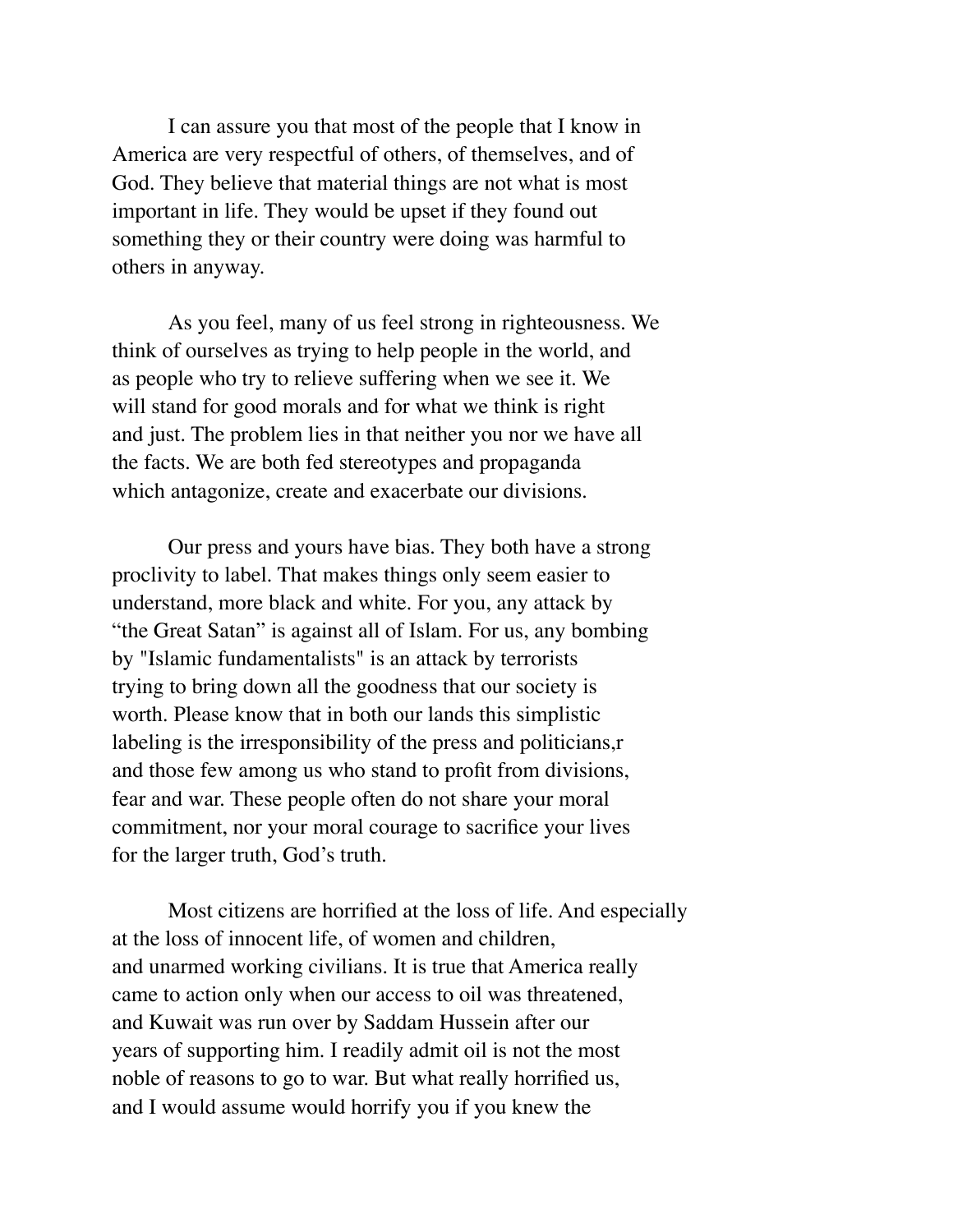details, and made us especially regret not following through with Saddam's removal, is when we people found out that the person we had been supporting for years was murdering his own, executing any political rivals and those not agreeing with him. We are now finally admitting to and getting the evidence of him and his Baath Party killing over 100,000 Kurds in the north; men, women and children of all ages. Here, the man should lose all credibility with both you and us. Mass executions of the innocent can never be God's work, and claiming to be God's servant makes this worse.

He does this in the name of Islam. This confuses us. It must also confuse you when we say we are Christians and believe in brotherly love, and yet you hear about CIA assassination plots, our bombs blowing up hospitals and orphanages, and you hear that money and wealth in our society is our prime motivator, something we idolize. From my perspective you see a life terribly distorted by our own advertising business. It is mostly hype, and twists the reality that the majority of us toil and live in. We have come to know this ourselves, but you may not know this. It is true that sex, wealth and violence attract people's attention, but the vast majority of us live modest, simpler lives. Most of us work hard and pay heavy taxes, much of which go to social programs, but yes, more goes to the military. And yes, we along with many other nations are still suppling deadly armaments around the world, which in my eyes, is feeding Satan's fires of intolerance, of might is right, of communicating to our fellow human beings with guns and death, rather than the basic human interaction of listening and talking.

And yes, it is true, you are correct, even though many in our government have lobbied for a stronger international response, we have been too slow to act in Bosnia. The whole international community can feel shame in not protecting the innocent from this unchecked horror. The international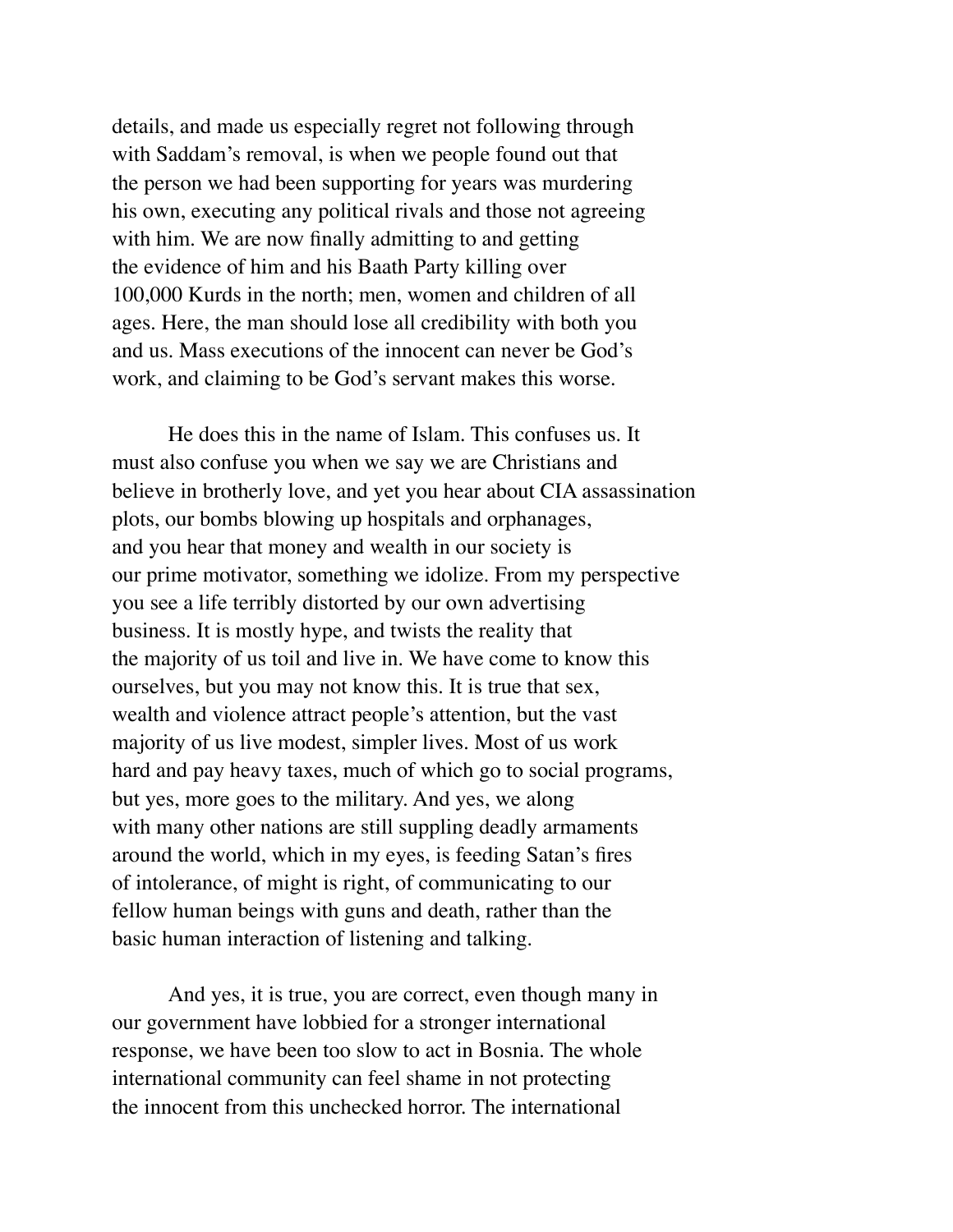process still lacks maturity, and the will. We need not take sides, but we certainly must all be in the business of protecting the innocent from such cruelty.

I consider myself a radical fundamentalist when it comes to the point of knowing that we can live in better harmony together. I know we can. I believe this deeply and fundamentally from my own experience. I know that we can develop a better knowledge of each other, and that we don't have to kill, or oppress each other. I believe we are more alike than different, especially now that we can look down from space upon our one precious planet.

Our great Holy Books can be used to guide and inspire us towards a better life. But these same books can be used by some of our preachers to divide us, and create suspicion. I have listened and had my heart warmed and my mind stirred to positive human action by Rabbis in a Synagogue, by Priests in a Church, by Gurus in an Ashram, by Chiefs in an Indian ceremony, Lamas in a Temple, and by Clerics in a Mosque. But unfortunately all too often, what I consider a common human limitation comes up. Eventually, I have heard in each of these settings a spokesperson bring up a "fact" that this particular path is the only true path.

It is this one sentiment, fueled by strong need for assurance and an identity, that leads us to distrust each other. The one and only true path language attempts to make us completely right, by others being completely wrong, and leads us to separating each other in our hearts and minds from the human family.

The wise ones of all religions know all about the human family. I have been in hospitals, clinics, and schools run by Muslim Charities, by Jewish and Christian Charities. There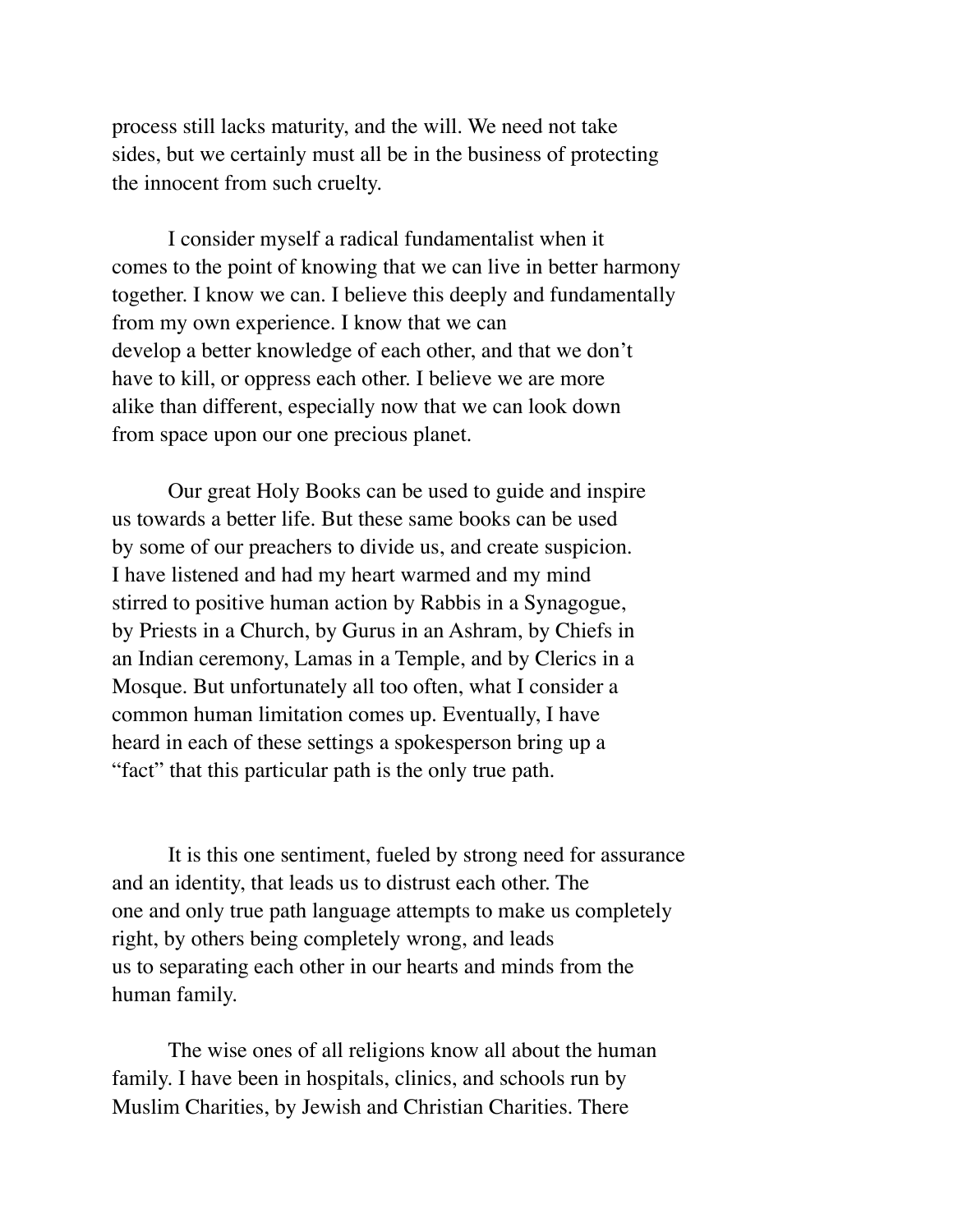is a tremendous amount of sacrifice, generosity and kindness put forth by our better aspirants in the service of God through their faith, and for humanity.

One good thing about our country is I can never assume that I am speaking for anyone else, certainly not for the country. Probably much like you, I gather my information from those I'm in contact with. I have my friends. I have my relatives. I have my work, and I read the newspapers. Even my closest relatives can argue with many of my cherished thoughts, so I don't expect less from you or anyone else in the world. Luckily, I have traveled in many different countries, and live in a city where I have been required in my tasks to interact with all colors, and nationalities and religions. This has helped me see through the false stereotypes and labels put on all of us. I have found myself "at home" in the homes of Muslims, Christians, and Jews alike. I have witnessed friendly spirit, respect, and a kind, generous hospitality in each home, sometimes in different ways, but none more, or less than the other.

Many of the "Western Values" that you want to protect yourselves and your children from, are the same characteristics of society that many of our parents make efforts to shield their children from, i.e. violence, unchecked lust, prejudice, and greedy, selfish life styles. Don't think that because Madonna posters sell all around the world that we don't know the difference between image and reality, or that we all listen to the same music. When thinking of art, I would like to read someday more of the Arabic manuscripts. For me, it remains the most beautiful writing among all others.

"Satan" is a reality to some, and a concept to others, but for both, "Satan" is something we each have to struggle with in our own selves. Satan doesn't like Christians, Jews, Buddhists, Hindu's or Muslims any more or less than the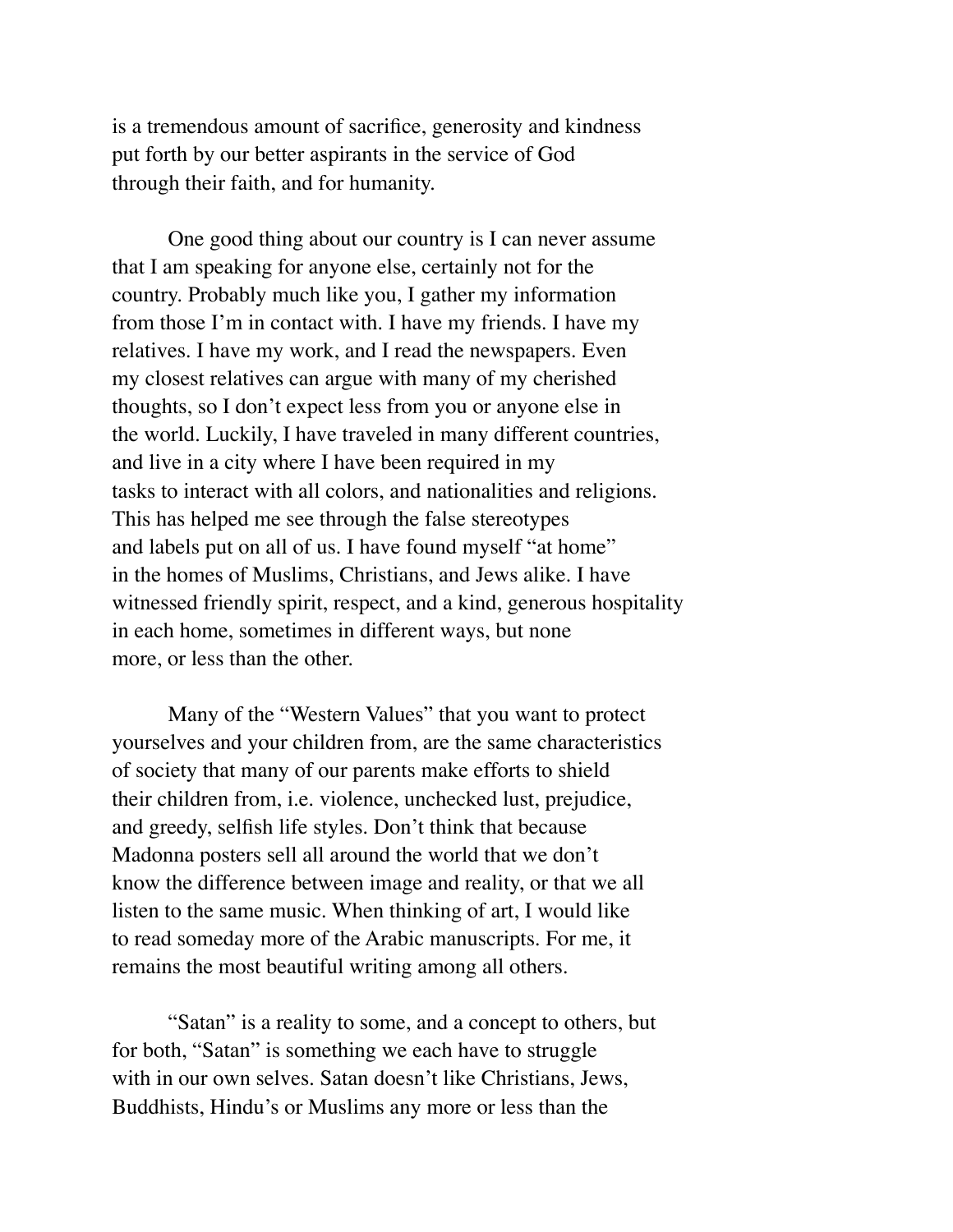other. When a hard working, God fearing American wakes his children up in the morning and reads in the news that a bomb has killed innocent people doing their daily work, to him this is Satan's work. To your radical element this same bombing is God's work and the people who planted the bomb are "soldiers of God, martyr's for the cause".

When our military fires rockets to destroy a military command center that is believed to be planning and supporting executions and assassinations, it is seen as a tough measure, but is done with much of the same strong sense of righteous duty. Of course, if you or your fellow countrymen are on the other side of this attack, and especially if a rocket has gone off course and killed innocent people, this attack is the work of "Great Satan". I personally would like this cycle to end, for you and me. I am not alone.

I know that if the only way to stop you from harming my children was to kill you, I would. And I know you would do the same to me. We both have courage, and uprightness. God is on the side of the righteous, and we both feel very righteous in protecting the innocent and the poor. But we both must know that there are people among us that are cowardly. To me there is little bravery in planting a bomb, and there is even less bravery in pointing a rocket on a computer screen. I don't think either person is assured a place in Heaven for their work. I think the real courageous work of healing and building a more caring world is what we will be judged by. And we both view ourselves as doing that. We both need to know who the enemy around us is; lies, greed, poverty and a hateful heart. There is none of God's love, compassion and mercy in us when we hate.

I would also ask you not to assume that the people you are told who are at the center of evil, those who work in the institutions on Wall Street, or in the big banks, don't have